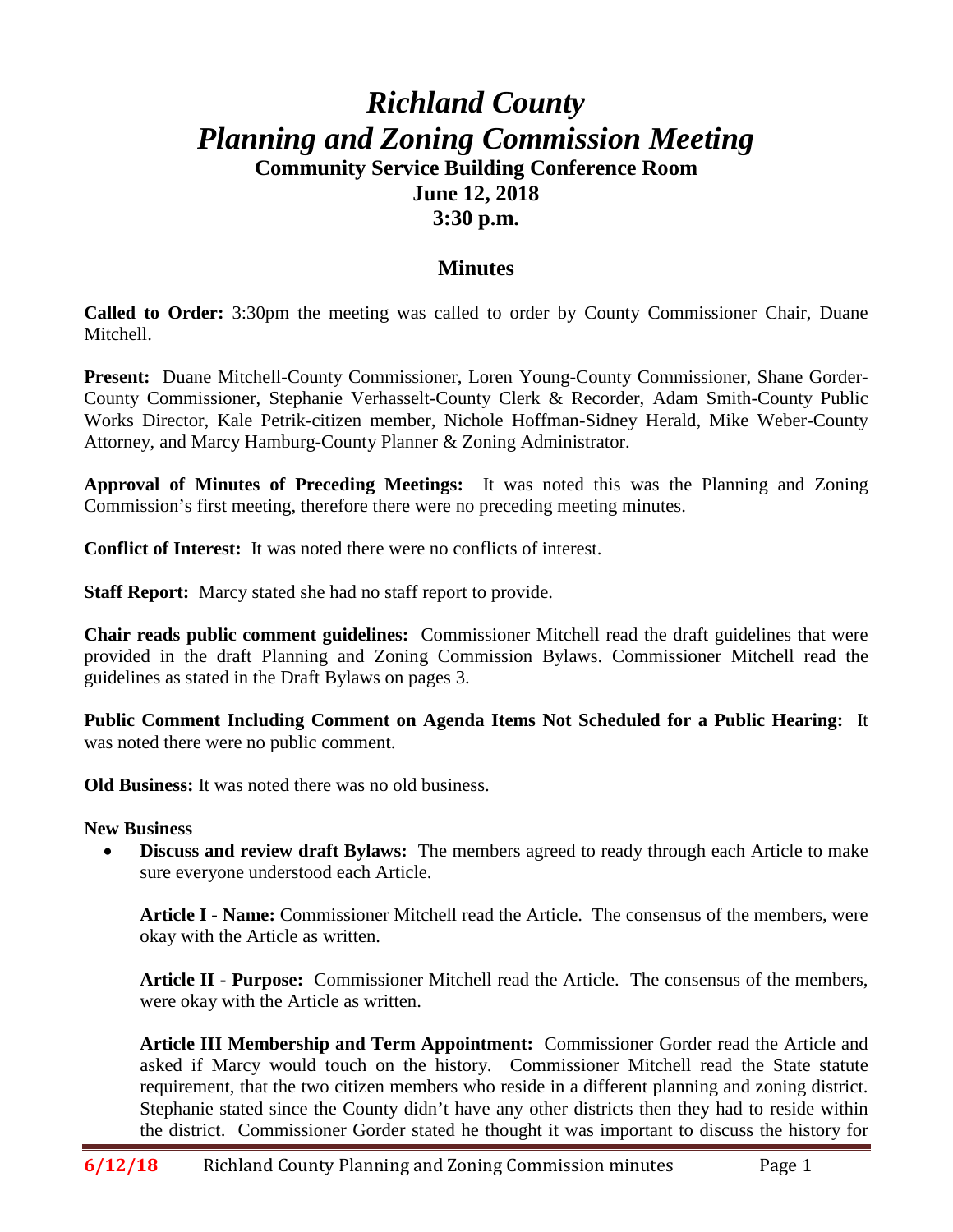the recording of the record. Marcy stated it was stated this way in the Bylaws was if there is another Zoning District created, whether it is through the Citizen or County initiated, then the Richland County Planning and Zoning Commission would be able to review those applications. Instead of creating a Planning and Zoning Commission for each district there would be just one Zoning Commission.

Adam asked if there is a Zoning District created during their term (citizen members) then would they finish out their term then could they be replaced. Marcy stated if there is another District created then the Commissioners would decide if they wanted to use current members or appoint two more from the other district, because they have to be within the zoning district, so the Commission could grow to be more members. Mike didn't think that was correct, statute specifically allows for only 7 members, and that they can't eliminate someone in middle of their term. Adam asked if they finish out their term then they could find someone from the new district. Mike agreed, if it was what the Commissioners wanted to do. Marcy asked if there are more districts created then they could choose from those also, Mike agree the more districts the more latitude the Commissioners would have, but there would still only be the two citizen members, as State law set the specific number for only 7 members. Marcy apologized as she misunderstood Tara when she was explaining this to her. The consensus of the members, were okay with the Article as written.

**Article IV Official Seat:** Commissioner Mitchell read the Article; he asked if the physical address should be included. Stephanie suggested the meetings could also be in the Commissioner Chambers. Marcy said they reason why it was highlighted she wanted them to discuss this. She stated when they have the public hearing on the regulations, if there is more audience member attending than what the Commissioners' Chamber could hold then the Planning and Zoning Commission may want to hold the hearing(s) at the Extension Office Conference Room. She stated the Nutter Building seats about 50 people, using just the chairs. Adam questioned if they could actually get 50 people in the Nutter Building meeting room. Stephanie stated they used the room for the Tax Abatement hearings, Commissioner Gorder agreed. Commissioner Mitchell said if they have at the Nutter Building then everyone would have a table to use. Marcy said she would have easier access to the documents and supplies they may need. Commissioner Mitchell asked for the address. Marcy stated 123 West Main Street and asked if the time should be listed or just leave it stated as it was, then the meetings/hearings could be scheduled as needed. The consensus of the PZC members was the official seat (location) of the PZC to be the Richland County Nutter Building located at 123 West Main Street in Sidney, and not to list the time. The members agreed to use the Nutter Building, add the physical address, and not to list the time.

**Article V - Officers:** Commissioner Mitchell read the Article. Stephanie asked if this was according to some State statues. Marcy said there are none, the draft Bylaws were from a previous citizen initiated zoning commission from one of the counties she had pulled, to use as starting point, this was the one Tara suggested using. She said she did go through it, made a few edits to fit the Richland County Planning and Zoning Commission.

Commissioner Gorder asked if some counties must pick a vice-chair. Commissioner Mitchell said it should state whoever the elected officials are, and that who they elect as the Commissioners' Chair should be the same for the Planning & Zoning Commission. Commissioner Young asked Mike what his recommendation would be. Mike said in Section 1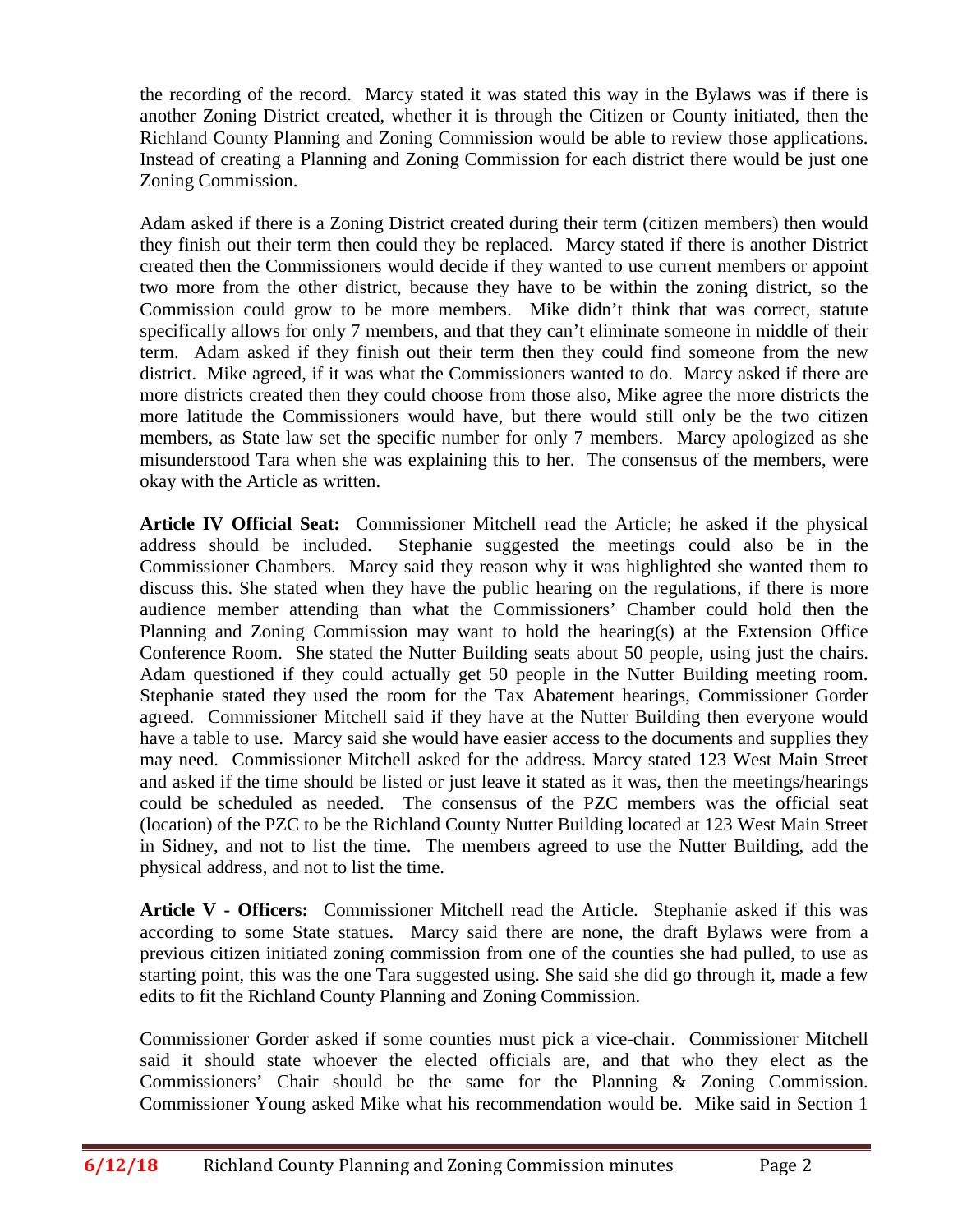where it states Officers to delete "elected". He asked if the Commission wanted a Vice- Chair; the consensus was no.

Mike stated Section 1 should read "The officers of the Planning and Zoning Commission". Commissioner Mitchell stated it should read the Chair of the County Commissioners shall be the Chair Planning and Zoning Commission." Marcy asked if they are combining Section 1 & 2, she understood what they were asking is that "The Chair of the County Commissioners shall serve as the Chair of the Planning & Zoning Commission and the County Planner, or appointed staff shall serve as the Planning & Zoning Commission Secretary."

Commissioner Gorder stated if they read ahead to the "Duties of Officers" there is a "Chair", "Vice-Chair" and "Secretary" maybe it should stay. Mike stated Section 5(b) could be deleted. Commissioner Gorder asked if the Commissioner's Chair is gone then who would be the Chair? Mike said it should say "that in the absence of the County Commissioner Chair a County Commissioner will assume the duties of the Chair", something like that. Both Commissioner Young and Commissioner Gorder agreed with this.

Marcy stated they (Mike and her) would work on combining  $1, 2 \& 3$ . Commissioner Gorder stated Mike is now working on the wording to make them collaborate very well. Mike stated he did not think they needed to get rid of #3 just to remove the word "elective" same for #4. Stephanie asked why they needed have the "Terms of Officers", if it was for the two who lived within the District? She stated because there are four of them who are the elected officials. Mike stated those who can serve on the board are very limited.

Commissioner Mitchell said the Commissioners decide who the Chair of the Commissioners would be, so he thought most of this would be mute. Mike recommended in #4 to get rid of "immediately at a regular meeting by regular election procedure" and replace it with "by appointment by the Richland County Commissioners", if there is a vacancy of one of the Commissioners would fill it. Commissioner Young said then the Commissioners still would appoint someone.

Adam questioned if #3 & #4 were even needed, as the Chair would be one of the Commissioners. Mike stated it would still need to be stated in the Bylaws what the Terms are. Marcy asked the Commissioners if they vote on the Chair every year; Commissioner Gorder stated yes. Marcy commented then it should be okay to leave it in the Bylaws; Mike agreed.

Commissioner Mitchell asked if they leave Chair and remove the Vice-Chair; he asked if the Secretary has been established. Adam stated yes, that would be the County Planner. Commissioner Mitchell read the Secretary duties; Marcy stated there should be one change, to add "public hearing" after regular and special meetings.

Commissioner Mitchell asked if everyone was okay with section 6 and 7; he stated he did not think the Chair should have to ready the guidelines at every meeting. Marcy stated yes they should, Commissioner Gorder stated it is to keep control of the matter. Marcy stated the Planning Board does this for every hearing.

Marcy stated there should be a space on the Agenda outline to allow for the Public Hearing time. Mike stated section 6 is for the Order of Business for a regular meeting, section 7 has the Public Hearing Procedures. Marcy asked if they would want to add the Public Hearing Procedure to the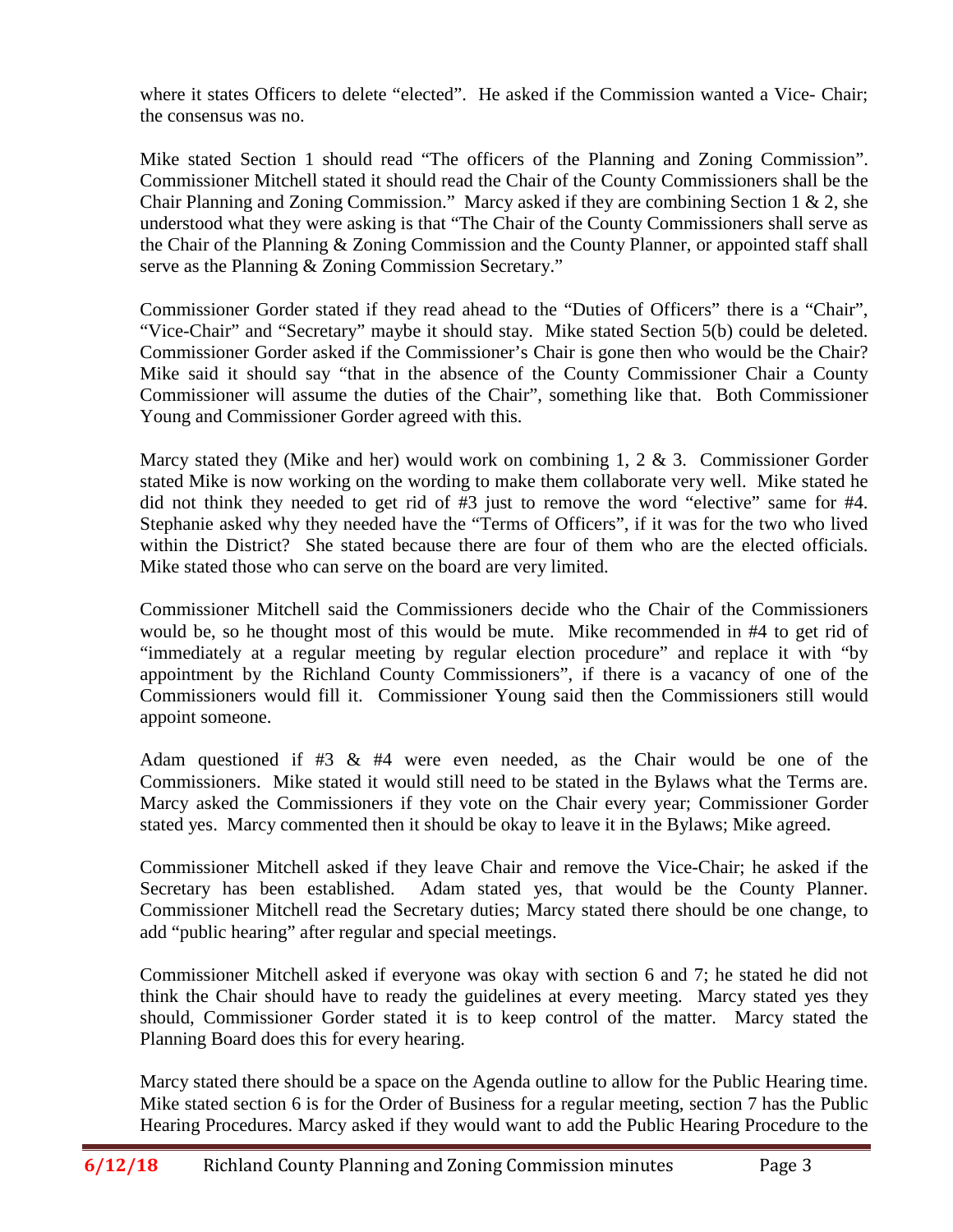Agenda? Mike stated usually the hearing is before the meeting, sometimes when they do have a public hearing in a public meeting but it was rare, the hearing is held first then the regular meeting (order of business) takes place. Stephanie asked about a timekeeper; Commissioner Mitchell stated it is stated in the first bullet under (e).

Commissioner Mitchell stated he did not think the questions, regarding (i), that everyone needed to go through the Chair. Marcy stated yes they would want them to go through the Chair, for example for Planning Board public hearings the questions are addressed to the Chair this helped to maintain control of meeting, during a heated controversial application, then the Chair would ask someone to address their questions, such as staff, applicant, engineer, surveyor sanitarian, or someone with the expertise to answer the question. Mike agreed it does help. Commissioner Mitchell stated it keeps it impersonal.

Adam questioned if the first bullet in (e) in both  $6 \& 7$ , if it should be "subdivision". Marcy said it should be "Conditional Use Permit". Mike suggested to change it "…to speak on the issue." because there could be other issues. Commissioner Young asked if it should be "comment" on the issue; Mike agreed. The consensus of the Commission was to change it to "to comment on the issue".

Adam asked if they were supposed to go to a planning board meeting (Section 8). The consensus of the Commission was this should say "planning and zoning meeting".

Marcy asked in the first sentence in Section 10 if the word "Commission" should be clarified as to what Commission. Mike stated it is stated this way throughout the document, and when it refers to Commission it is referring to this Commission (the planning and zoning).

Commissioner Mitchell suggested to get rid of the word "will" and change it to "may" in Section 12; and that if they don't follow the Robert's rules exactly that it could get them sued. Marcy asked Mike if he was okay with it, he said that it could be deleted. Commissioner Mitchell questioned if the Commission would need it during the meetings and hearing. Marcy said the Planning Board has used it. Commissioner Mitchell stated that Susan Swimley had told the Commissioners at MACo that you could be sued by this if someone wanted to be nit-picky about the use of the Robert's Rules of Order as there are several different versions. Nichole asked what they were; Mike explained they have traditional rules on how to conduct a meeting; it's an old book with a lot of revisions. Mike suggested deleting Section 12; the members agreed to delete Section 12.

**Article VI:** Commissioner Mitchell read the Article. Marcy suggested changing the third sentence in Section 4 to state "on the front door of the Nutter Building". The consensus was to post the agenda and accept the suggested change that the agenda will be posted on the front door of the Nutter Building.

Marcy asked if there should add a section for the public hearing requirements, as the publication requirements are different than those for a meeting; and suggested adding it to Section 4. Marcy asked Mike if it should be added, Mike agreed. Commissioner Mitchell asked how it would work; Marcy said she would submit the notice the newspaper, then add the public hearing and the name of the applicant/application on the agenda, it would then be posted on the front door of the Nutter Building. The consensus of the Commission was to add the public hearing notice requirement.